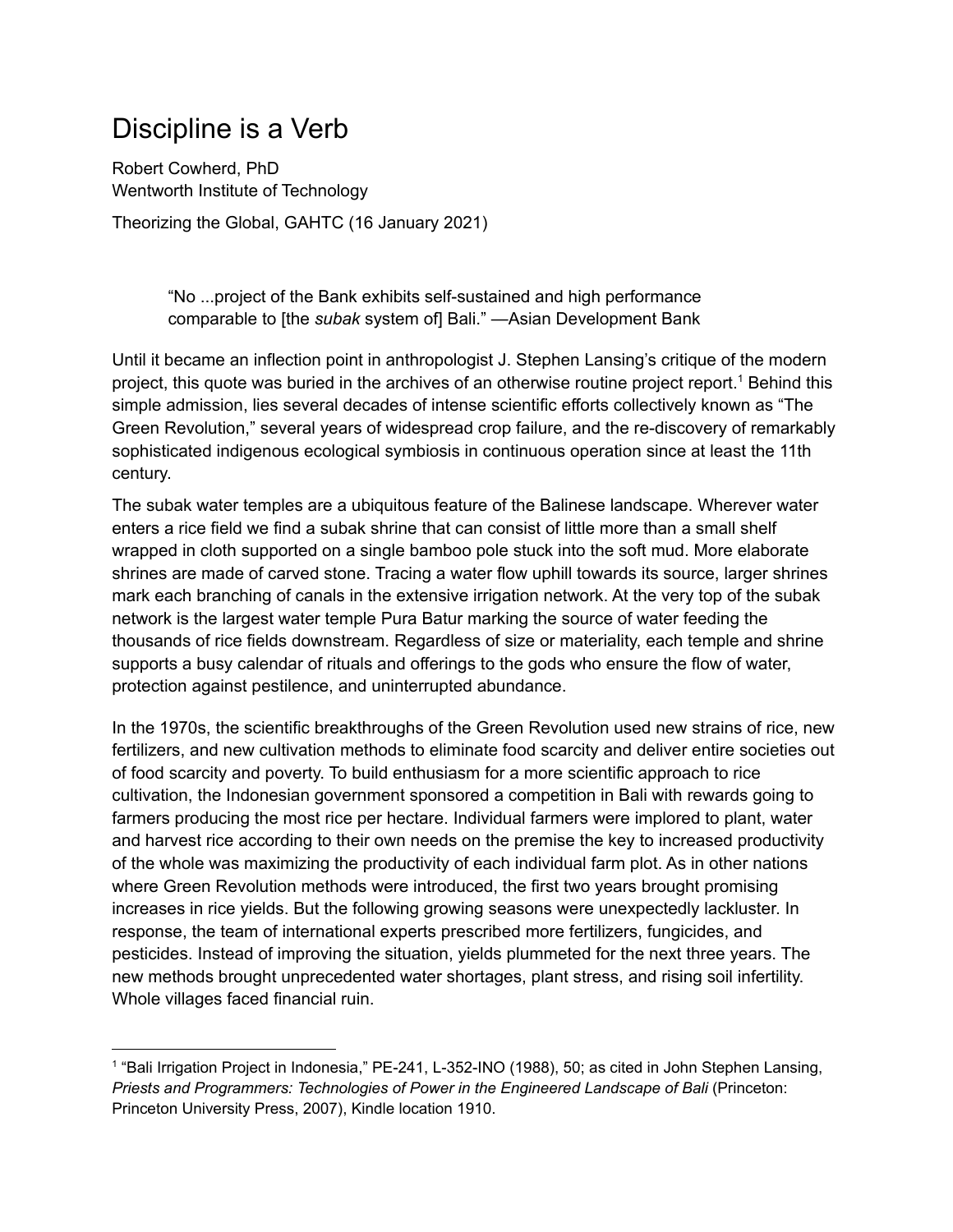The crisis brought a new urgency to the offerings made at the *subak* shrines in each rice field. *Subak* ceremonies in water temples at important branching points sent representatives up the system all the way to the Lake Batur temple. The priests gathered in these *subak* meetings were charged with safe-guarding the operation of the larger system and representing the needs of the communities that appointed them. They convened with a new awareness of the *subak* imperative to restore a balance between the whole and its individual parts. For over a thousand years, the consistent enforcement of *subak* arrangements had prevented any comparable large-scale test of the system. In the absence of any prior major disruption, no one participating in the *subak* system had a sufficient understanding of its workings to defend them against foreign scientific approaches. The Balinese Head of Irrigation, who grew up planting rice and adhering to the *subak* rituals, confessed that he really had no idea what it was. <sup>2</sup> To him, trained in the agricultural sciences, the scientific basis of the socio-religious practices of his own village life was invisible. How is it that it took a near total interruption of these remarkably resilient arrangements to demonstrate the importance of the *subak* socio-religious practices in sustaining a delicate balance among the interconnected rice fields?

## **Seeing Indigenous Knowledge**

Scholarship on the historiography of Java and Bali note a confounding tolerance for multiple parallel accounts.<sup>3</sup> Outsiders attempting to answer even the simplest questions come away frustrated by conflicting stories. Far from being accidental, instead scholars have identified these slippery constructs as self-conscious strategies for forging continuity across even the most dramatic ruptures. The imperative to deny rupture is associated with Balinese and Javanese genius for producing syncretic cultural formations. These characteristic attributes are noteworthy in so far as they contrast, and come into frequent conflict with, the traditions of European academic practices grounded in an Enlightenment rationality. But this conflict is more common in foreign visitors than the Balinese themselves. As Bali rises through the ranks of top global tourism destinations, visitors simultaneously lament the imminent loss of a unique cultural treasure and express gratitude that they were among the last to witness it first hand.<sup>4</sup> But generation after generation of European visitors have sounded the same alarm bells of imminent loss. Through it all, the Balinese persist. The first bicycles on Bali were made Balinese in the same way cars, computers, and smart phones have been since: each day someone places an offering on the bicycle seat, the dashboard, the keyboard, or the charging plug with a whiff of incense and the sound of a whispered prayer. Through this practice, the family, its places of transition, and its tools are protected. It also inaugurates these products of global commerce into the Balinese spiritual universe.

The open embrace of the Green Revolution agricultural practices fits these practices. The foreign practice was accepted into the Balinese socio-religious system. If it had not led to the collapse of the human environment balance, it may have well been integrated into the subak system itself. Over time, it may have even been rendered indistinguishable from prior

<sup>2</sup> [Lansing,](https://www.zotero.org/google-docs/?2vu6E0) xx.

<sup>3</sup> B.J.O. Schrieke, *Ruler and Realm in Early Java* (The Hague and [Bandung:](https://www.zotero.org/google-docs/?kj6Eue) W. van Hoeve, Ltd., 1957).

<sup>4</sup> Michel Picard, *Bali: Cultural Tourism and Touristic Culture.* (Singapore: [Archipelago](https://www.zotero.org/google-docs/?Di8ZnZ) Press, 1997).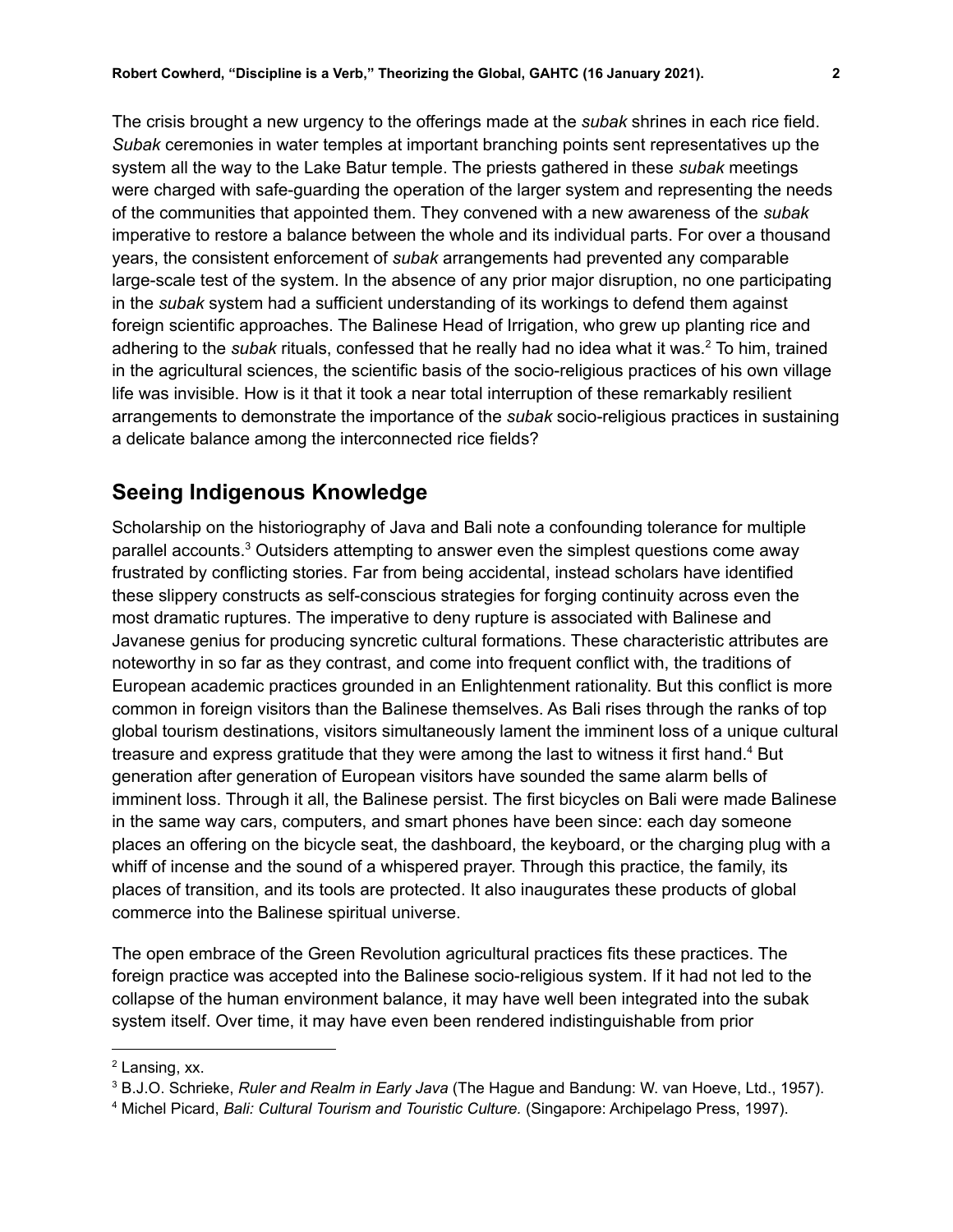agricultural practices. If Green Revolution methods had failed in more subtle ways, the priests may have directed the farmers to make adjustments saving the system from failure. When the new rice strains and techniques instead led to crop failure, it is the very multiplicity of narratives that accounts for the agile recovery. The parallel world views sustained in the Balinese villages in spite of their contradictory nature offered the opportunity to select from more than one approach. European principles for maximizing agricultural production arrived not on a tabula rasa where once had stood Balinese civilization, but as one worldview among several.

Today scientists and mathematicians at the cutting edge of systems analysis still struggle to account for how the subak system works. Anthropologist J. Stephen Lansing working with computer scientists has succeeded in reproducing a rough enough model of the system, not to understand how it works, but enough to characterize it as a: Socio-religious, emergent, self-organizing, complex adaptive system.<sup>5</sup> To contrast what Lansing and his team came to understand in comparing the subak and Green Revolution approaches it is useful to consider the difference between a watch and a beehive. Both are complex systems in which the whole cannot be understood simply from understanding its individual parts. But take away one pin or spring or gear out of the watch and it is rendered worthless. If a bee colony were to lose half its workers, the hive would adjust. If it lost its queen, it would spawn another. If the hive were destroyed a new one would emerge. Because it exhibits the system behavior of adaptation, it is capable of restoring the interplay of its many functions, recover, and keep going.

In his recent collaboration with genomics researcher Murray Cox, Lansing has been able to extend his work to the larger social-environmental complexes of the greater Southeast Asian context. Their methods have similarly broadened the critique of overly simplistic linear management regimes like the Green Revolution to the larger political economy of the contemporary moment. Lansing and Cox point to an Anglo-American tradition of the social sciences largely blind to social orders beyond consumer economies. Like the blindness that rendered the Balinese subak invisible until it wasn't, this systematic neglect of indigenous complex adaptive systems has proven similarly disastrous but now on a planetary scale. 6

While working on a landscape design project in Bali, the lessons of the subak was one of the growing collection of examples that catapulted Julia Watson on a journey to seek out other such "Locally Oriented Traditional Ecological Knowledge" (Lo-TEK). She has since collaborated with local experts to examine several dozen such indigenous knowledge systems. In case after case, these dynamic human-landscape systems are simultaneously under threat of displacement while also being uniquely resilient and sustainable where they are still found.<sup>7</sup> Watson posits landscape systems of "radical indigenism" against European Enlightenment's "mythology of technology" that dominates our educational cultures. She points out that design schools are likely to pursue sustainability with the same technological fix approaches from which they emerged. She resorts to countering the accumulated stigma of primitive practices by labeling indigenous knowledge with the term "low technology" or "soft infrastructure" operating in

<sup>5</sup> Lansing, *Priests and [Programmers](https://www.zotero.org/google-docs/?Vvf0Bv)*.

<sup>6</sup> John Stephen Lansing and Murray Paul Cox, *Islands of Order: A Guide to [Complexity](https://www.zotero.org/google-docs/?BgFe9D) Modeling for the Social Sciences* [\(Princeton:](https://www.zotero.org/google-docs/?BgFe9D) Princeton University Press, 2019), 181–82.

<sup>7</sup> Julia Watson, *Lo—TEK: Design by Radical [Indigenism](https://www.zotero.org/google-docs/?GH9jni)* (Cologne: Taschen, 2020).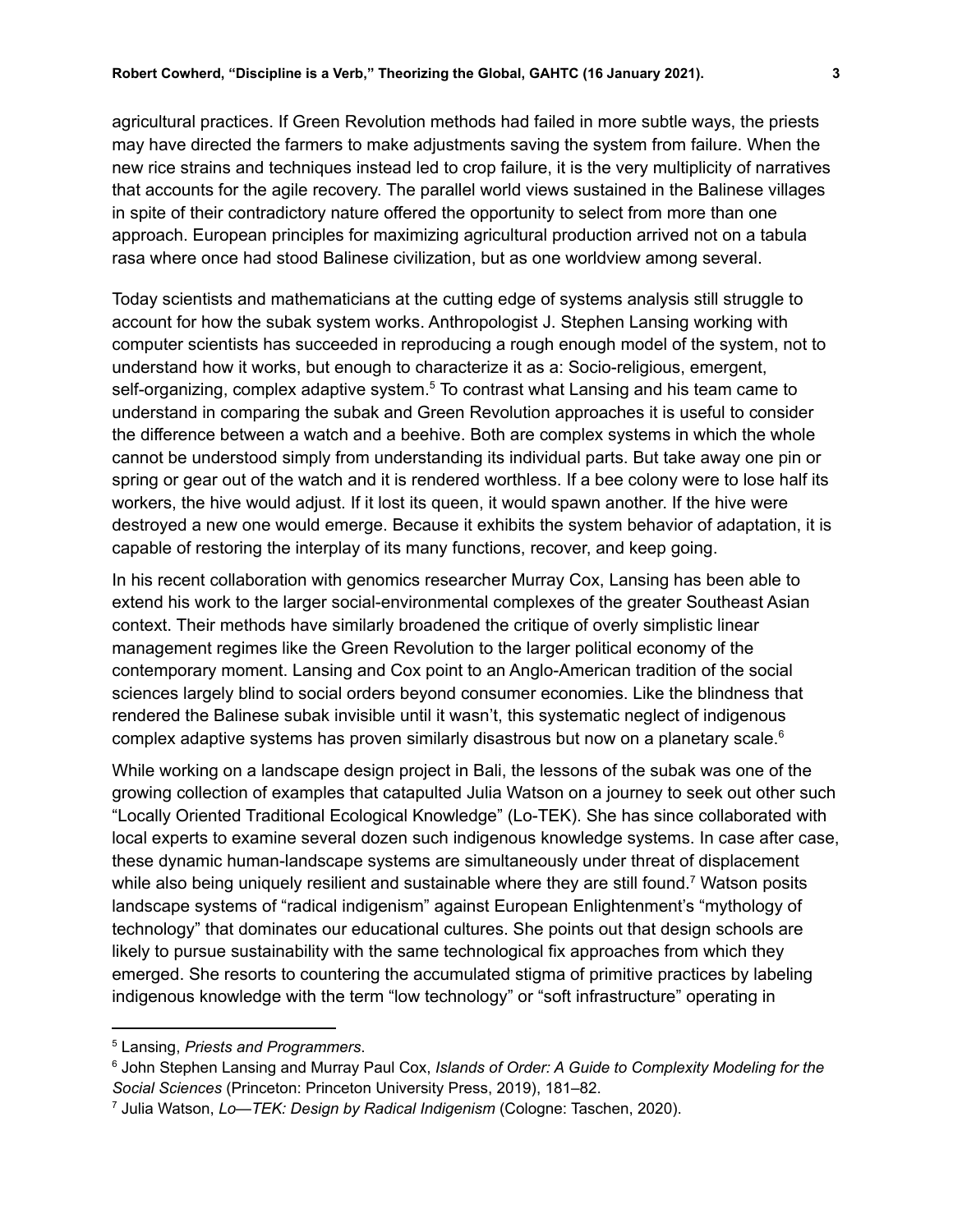balance with natural systems. But her use of language is a vivid demonstration of what Jarzombek characterizes as "systems of articulation" that limit that which can be communicated and thus render the vast majority of human experience "inarticulate," unknown, and unknowable.<sup>8</sup> In the ensuing discussion, Marchand gave us a specific historical moment in the 1820s when the great white men of the discipline declared oral traditions and other undocumented evidence inadmissible.<sup>9</sup> To her credit, Watson convinced her publisher to make the indigenous language version of her interviews as the primary account in each of her case studies. These are baby steps. The scale of the critique dwarfs any possible measure we might imagine to meet the moment. Just as every event opens with its Land Acknowledgement, Jarzombek asks us to imagine 15 seconds of silence at the end of each lecture to mark all that has been rendered silent and invisible to history.

## **Critical Reframings**

For rendering the subak invisible, we criticize history and seek to frame or theorize what traces of indigenous knowledge might yet be found not just in the historical record but in the world. Beyond theoretical reframings of the historical record, we are constantly uncovering new archives. Wherever there are physical traces, made visible through remote sensing, subterranean soundings, or genomic analysis in the DNA of organisms alive or dead, we bring new evidence to light that would otherwise remain buried, literally and figuratively. Before drawing the next set of battle lines for the next great reframing to end all reframings, it is worth noting that this may be more or less what the discipline has always done in large and small ways whether through subtle adjustment or one great tectonic shift. In each case, "the discipline," as an inherited framework, is subjected to intense scrutiny, critique, and a theoretical reframing. These critiques emerge when a *discipline (noun)* has missed, or tolerated, or contributed to, or actively reproduced, some harm out there beyond the disciplinary barricades in the real world. In that moment of truth, through the act of critique, *discipline the noun* is subjected to *discipline the verb*. These are the transformative moments when the *discipline* gets *disciplined*. Schools get schooled.

One of the recent reframings that is quite literally "epoch" is the ongoing climate emergency and the official designation of a new geological epoch: the Anthropocene. Later this year, the International Commission on Stratigraphy expects to identify the "great acceleration" of the mid 20th century as the point when human impacts became the dominant influence on Earth's geology and ecosystems. In this context, the environmental movement of the late 20th century was another example of a critique that dwarfed any imaginable action to push back on the unfolding devastation of earth's capacity to sustain human activity. Confirming the unquestionable dominance of the techno-modernist regime, the measures were and continue to be more and better technology driven by unconstrained market forces. No matter how clearly and quantifiably precise the climate emergency becomes, the forces of extractive capitalism

<sup>&</sup>lt;sup>8</sup> Mark Jarzombek, "After History's [Hegemony"](https://www.zotero.org/google-docs/?hr4inf) Theorizing the Global, Global [Architectural](https://www.zotero.org/google-docs/?yBtUUM) History Teaching [Collaborative](https://www.zotero.org/google-docs/?yBtUUM) (GAHTC, 30 January 2021).

<sup>&</sup>lt;sup>9</sup> Suzanne Marchand, Panel Discussion: Theorizing the Global, Global [Architectural](https://www.zotero.org/google-docs/?9PhBVZ) History Teaching [Collaborative](https://www.zotero.org/google-docs/?9PhBVZ) (GAHTC, 30 January 2021).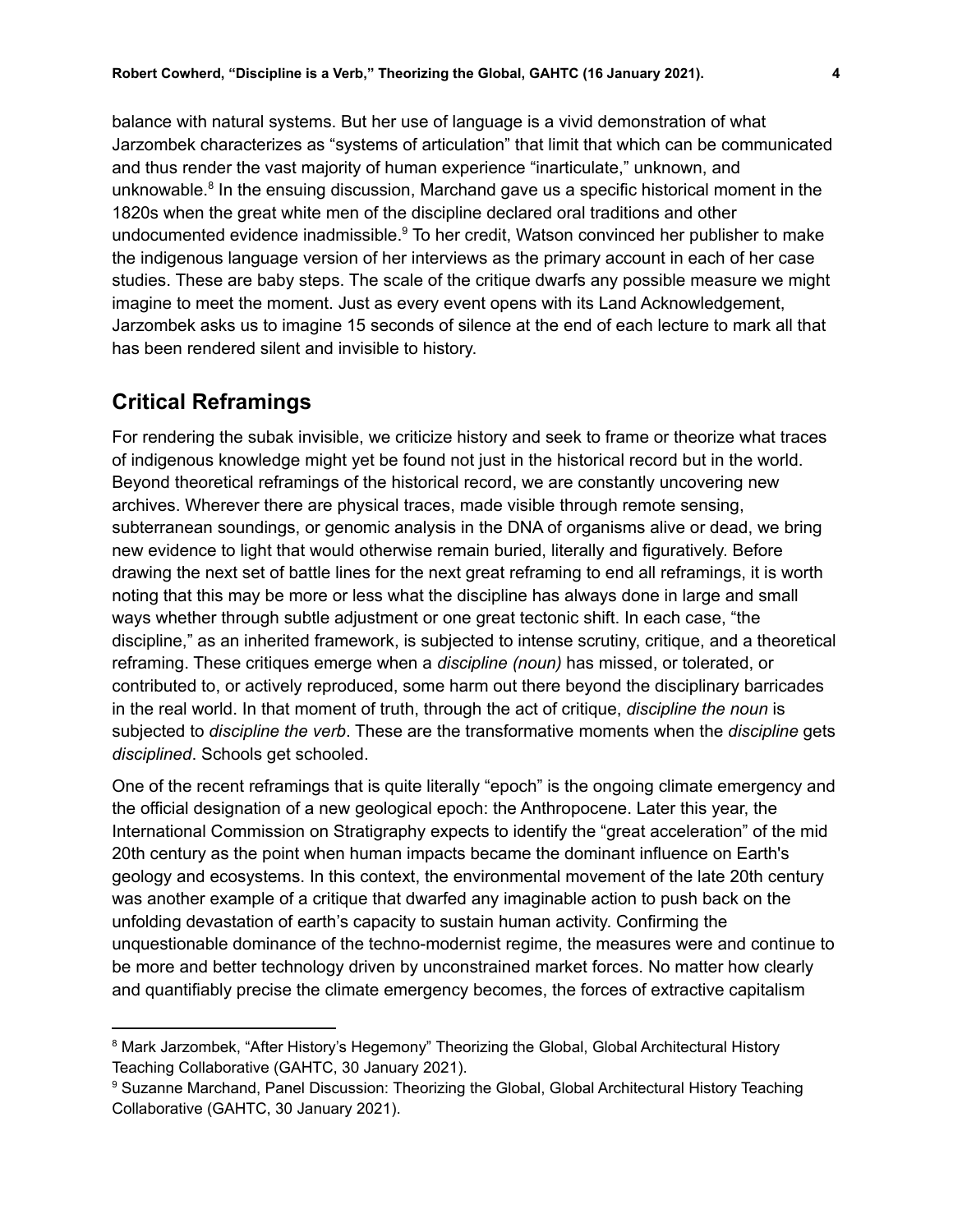press on relentlessly. In his 2006 "An Inconvenient Truth," Al Gore pinpoints the root cause by quoting Upton Sinclair: "it is difficult for a man to know something if his ability to make a living depends on him not knowing it."<sup>10</sup> He could have just as easily pointed out that the definition of insanity is doing the same thing over and over and expecting different results. At the root of the incapacity to reverse the machinery of the climate emergency without reversion the rules by which that machinery operates.

My collaboration since 2008 in teaching the history survey with GAHTC contributor Patrick Haughey has been informed by a heightened interest in the interplay between socio-cultural-political economic operating systems that would seem to be organizing our individual and collective decisions in the background, and their related outward physical manifestations in the world in the form of landscapes, cities, and architecture. When developing our materials for sharing through the GAHTC collection, we embraced the term "Sites and Systems" to characterize a methodology that challenged our students to work with us on identifying how architecture is simultaneously the outcome and instrument of larger systems. The curatorial predilections of the architectural history lecture were displaced by the imperatives of getting to the heart of how the world is structured in multiple senses of the word. By rendering the instrumentality of the built environment visible and discussable, the aim is to empower students to better understand how systems operate and reproduce. Since first developing these methods, events have compelled a further mobilization of students to spend less time listening to lectures and more time doing history.

## **Doing History**

Judging by outcomes, we have not yet done enough. From the perspective of the generations destined to inherit the consequences of the 20th century, adjusting our framing perspectives is not commensurate with the challenge. Instead, There is sufficient evidence to suggest the possibility that we have gotten it *exactly wrong*: that the disciplinary methods of history and pedagogy that feeds critical thought and underpins action in the present are structurally flawed in ways that blind us to our own complicity. What if circumstances compelled nothing less than reversing our methods and doing the opposite of prior norms of history and pedagogy? What might such a reversal look like?

In 2015 during a visiting lectureship teaching Mark's Global Survey, I tried an experiment: I taught the course backwards. We started in the present where every student is the world's foremost expert of their own life experience. The present and the future belong to the students. The first step is for them to each take ownership of their timeline. Imagining their life trajectories we ask: What are the most pressing challenges you are likely to face? What do you wish you had learned in college that might help prepare you for success? We used the fact that they have legitimate questions about the world they are inheriting as the foundation for questioning the present world. Taking note of these questions we used them to interrogate the recent past in the next lecture. In this manner, we stepped backwards in time, site by site and system by system, with a clear line of questioning linking us to the present and student projections of their future.

<sup>10</sup> Upton Sinclair, *I, [Candidate](https://www.zotero.org/google-docs/?5ouddZ) for Governor: And How I Got Licked* (Berkeley: University of California Press, 1994); Al Gore, *An [Inconvenient](https://www.zotero.org/google-docs/?5ouddZ) Truth* (Oscarpreis, 2006).